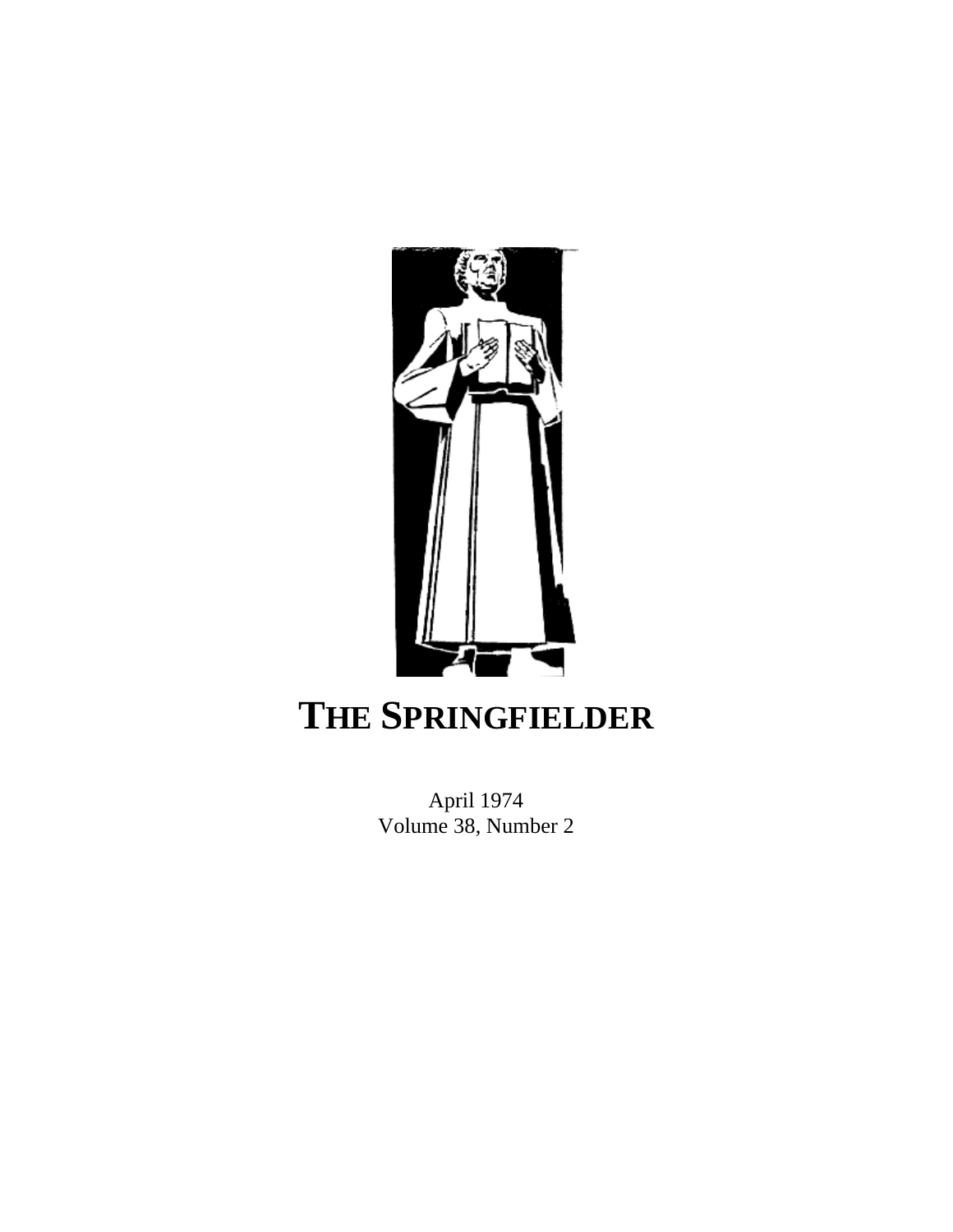## The Interpretation of Isaiah 7:14

## **BAYMOND F. SURRURG**

THE NEW ENGLISH BIBLE of 1970 has translated Isaiah 7:14  $\perp$  as follows: "Therefore the Lord himself shall give you a sign; a young woman is with child, and will bear a son, and will call him Immanuel."<sup>1</sup> The Revised Standard Version of 1952 and 1959 rendered this passage similarly: "Therefore the Lord himself will give you a sign. Behold, a young woman shall conceive and bear a son, and shall call his name Immanuel."<sup>2</sup> The American Translation, produced by the Divinity School of the University of Chicago, translated Is. 7:14: "Therefore the Lord himself will give you a sign; behold! a young woman is with child, and is about to bear a son; and she will call him 'God with us.' "<sup>3</sup> The translation sponsored by The Jewish Publication Society of America has a similar rendering: "Therefore the Lord Himself shall give you a sign: behold, the young woman shall conceive, and bear a son, and shall call his name Immanuel."<sup>4</sup> The Moffatt translation interpreted the Hebrew as follows: "There is a young woman with child, who shall bear a son and call his name 'Immanuel' (God is with us)."

Generally it may be stated that critical scholars, rejecting the idea of predictive prophecy, embracing a wrong concept of Messianic prophecy and refusing to accept the New Testament's interpretations of Old Testament prophecies, adopt the "voung woman" interpretation for the Hebrew word almali

### Almah in the Ancient Version

How did the ancient versions understand Isaiah 7:14? The Septuagint translated: "Dia touto dosei Kyrios autos humin semeion. Idou he parthenos (a virgin) en gastri lepsetai, kai texetai huion, kai kaleseis to onoma autou Emmanuel."<sup>6</sup> The Syriac Peshitta (according to the translation of George Lamsa) rendered Is. 7:14: "Therefore the Lord himself shall give you a sign; Behold, a virgin shall conceive and bear a son, and shall call his name Immanuel."<sup>7</sup> The Latin Vulgate translation of St. Jerome has: "Propter hoc dabit Dominus ipse vobis signum: ecce virgo concipiet, et pariet filium, et vocabitur<br>nomen ejus Emmanuel."<sup>8</sup> The Latin virgo means "virgin." Throughout the Middle Ages and the time of the Reformation this was the meaning given to the Hebrew almah, namely, that the word meant "virgin," a member of the female sex of marriageable age who never had sexual intercourse with a man.

Martin Luther rendered Is. 7:14 as follows: "Darum so wird euch der Herr selbst ein Zeichen geben: Siehe, eine Jungfrau ist schwanger, und wird einen Sohn gebären, den wird sie heissen Immanuel."<sup>9</sup> In German the term "Jungfrau" is used of a woman who has remained unmarried. The King James Version was following the Septuagint understanding of almah when it rendered the latter as "virgin." The British Revised Version of 1885 has the same translation as the Authorized Version.<sup>10</sup> All Roman Catholic translations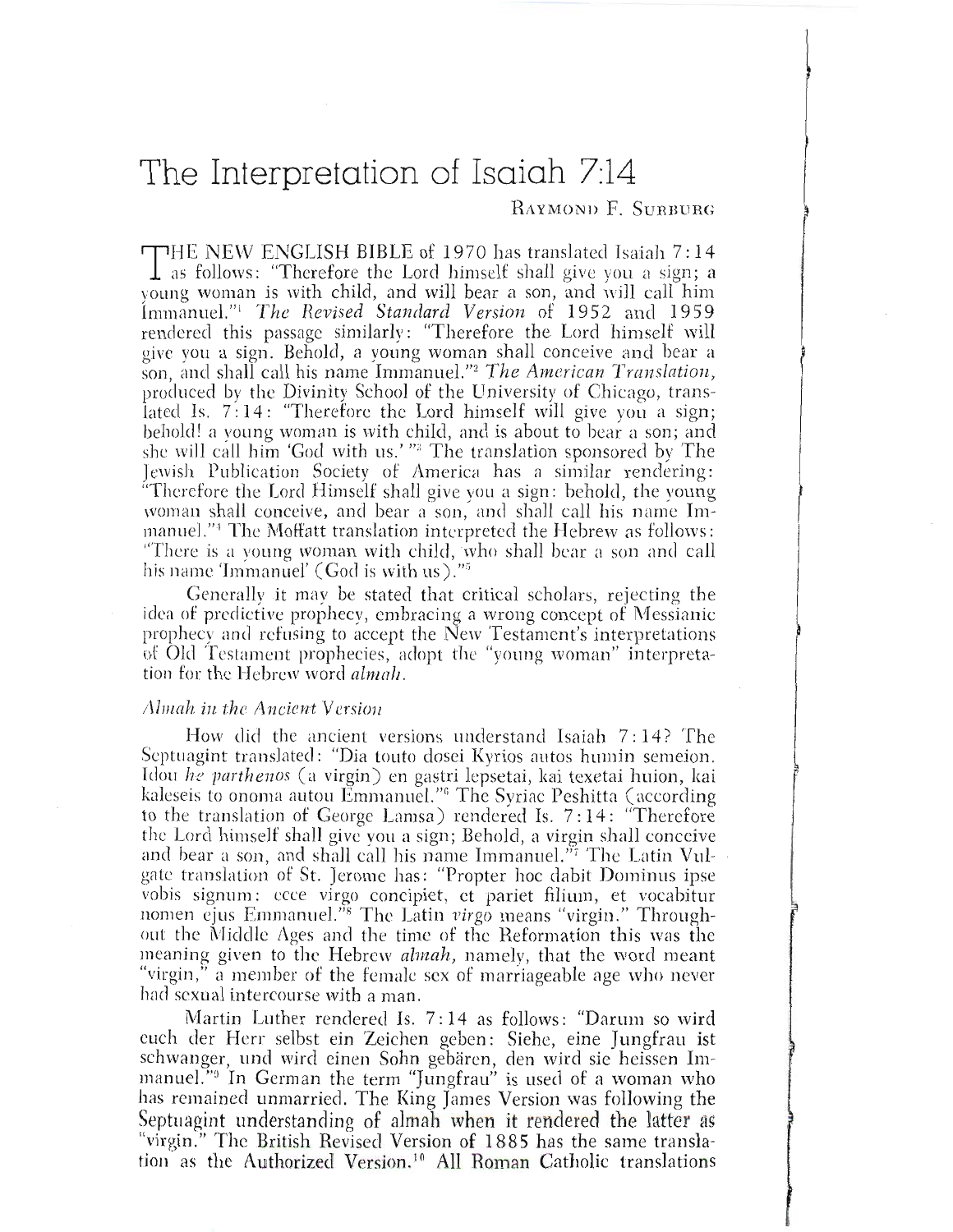#### $Isaiah 7:14$

have either rendered almah as "virgin" or "maiden." The Oxford Historical Dictionary gives the meaning of "maiden" as "virgin."<sup>11</sup> The Rheims-Douay translated Is. 7:14: "Therefore the Lord himself shall give you a sign, Behold a virgin shall conceive and bear a son: and his name shall be called Immanuel."<sup>12</sup> The Jerusalem Bible of 1966 has: "The Lord himself therefore, will give you a sign, it is this: the maiden is with child and will soon give birth to a son whom she will call Immanuel."<sup>13</sup> The Knox Version rendered: "Sign you ask none, but sign the Lord will give you. Maid shall be with child, and shall bear a son, that shall be called Immanuel."<sup>14</sup> The Confraternity Version of 1970 does likewise.<sup>15</sup>

The 1959 and 1969 versions of the Berkely Bible translated Is. 7:14 as follows: "Therefore the Lord Himself will give you a sign: Behold, the virgin shall conceive and shall bear a son and shall call His name Immanuel."<sup>16</sup> Young in his Commentary on Isaiah translated the Hebrew: "Behold the Lord Himself will give you a sign: A virgin is with child and she will call his name Immanuel." $\Gamma$  Dr. Leupold likewise in his recent commentary rendered almah as "vir- $\sin$ <sup>518</sup>

Those translations in modern times that render *almah* as "young woman" are simply following the rendering of Aquila, Theodotion and Symmachus who substituted neanis, "young woman" for virgin in their new translations or revision of the Hebrew O.T. into Greek, designed to replace the traditional Septuagint translation, because first and second centuries Christians were using Old Testament Messianic prophecies according to the LXX and claiming that they (including Is. 7:14) were fulfilled in Jesus of Nazareth.

#### The Historical Background for Almah Passage

The name Immanuel appears for the first time in Isaiah Chapter 7:14-17. The allied armies of Israel and Syria held Jerusalem in the iron grip of a siege, which had brought the city to the verge of despair. Already the allies had decided upon a foreigner, who should be seated on the throne of David, when the city would fall, one called "the son of Tabeel," (Is. 7:6). King Ahaz and his staff had gathered, it seems, to consider some last expedient for deliverance, when the prophet Isaiah appeared among them. His message from the Lord was that Ahaz might dismiss his fears, for the two kings must soon abandon the siege, and that their own destruction was hurrying on. Seeing unbelief in the faces of his hearers, Isaiah offered a sign from the Lord, any sign that they might ask, from heaven above to hell below. Ahaz, who was hostile to Isaiah's religion and to his policy for (Judah), rejected the prophet's gracious offer with scorn. Isaiah knew that Ahaz, refusing to trust Jehovah, had put his faith in Assyria, and bought its intervention with a ruinous tribute. Possibly Ahaz had tidings, or at least some hope, that just then the Assyrian was invading the land of Syria. So in hypocrisy or scorn he answered the prophet: "I will not ask, neither will I tempt Jehovah." Then, the prophet, turning upon the apostate king, said: "Therefore the Lord Himself will give you a sign (whether you ask for it or not)."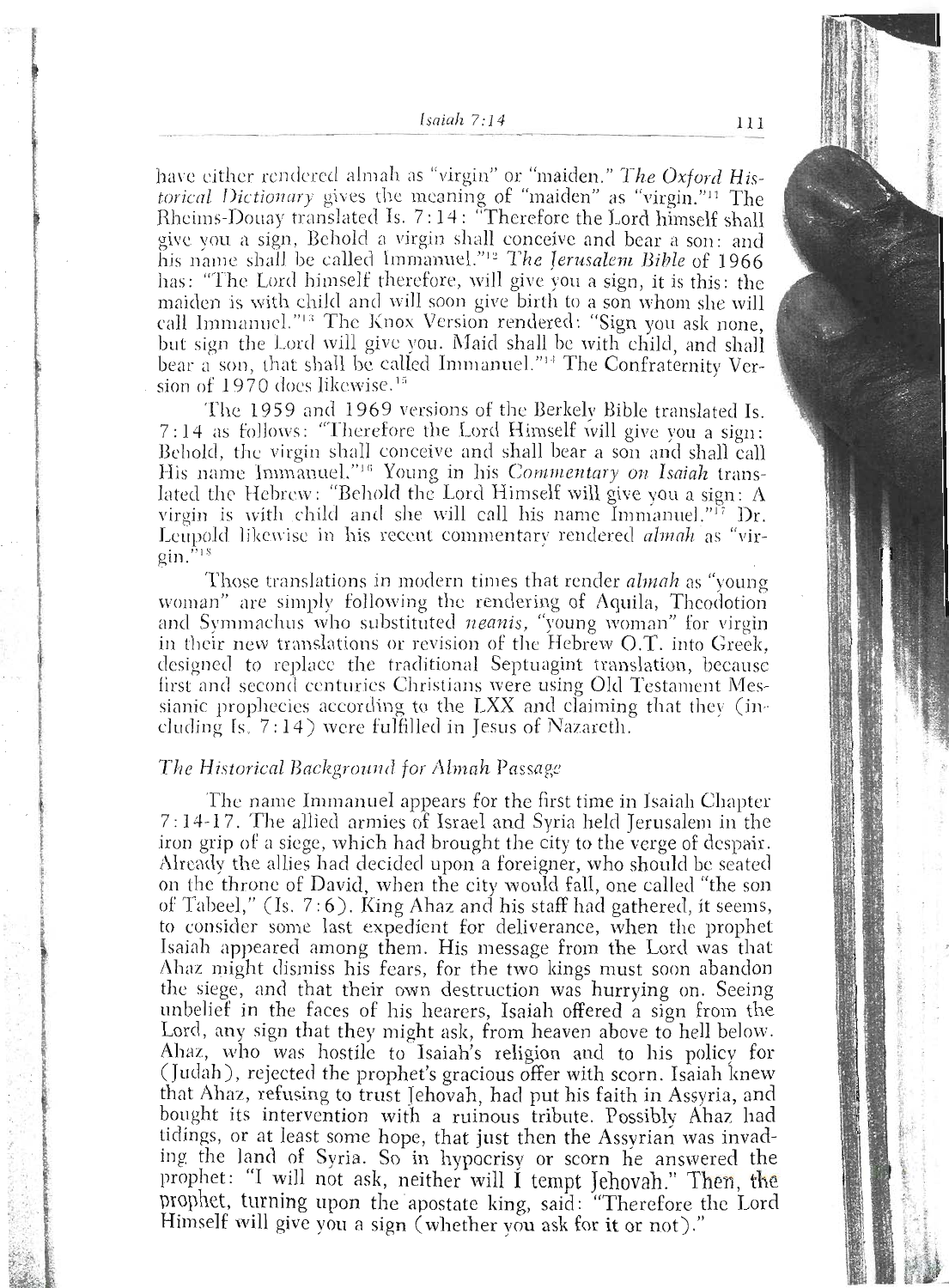This is the historical setting of the appearance in revelation for the first time of the Immanuel sign. The foremost element in the interpretation of Is.  $7:14ff$ , must be that it is not a sign of blessing. to Ahaz, the apostate, but of judgment or deprivation.<sup>19</sup> The emphasis of the sign is not upon the birth of Immanuel, but upon the time condition; before the child can come to years of moral discretion and accountability, - twelve years with the Jews-Israel and Syria will be conquered and in captivity. After that, instead of deliverance through Immanuel, Ahaz and wicked Judah will be judged and punished: "Jehovah will bring upon thee, and upon thy people" days darker than those through which they were then passing.

Ahaz had refused to ask for a miraculous sign. In announcing judgment on the immediate house of David, Jehovah at the same time. proclaimed a miraculous happening, the birth of His Son by a virgin. The prophet sees in a vision the virgin pregnant and about to bear a son, whom she will call Immanuel.

Professor, Gehman and those who follow his viewpoint claim that to take Is.  $7:14$  as a prediction would fail to do justice to the historical situation, that the prophet's words to Ahaz had to have relevance for the immediate situation in which they were uttered. Those who accept Matthew's statement that the conception of Christ by the Virgin Mary was in fulfillment of what Isaiah had predicted are accused by Gehman of being guilty of subjective exegesis.<sup>20</sup>

To find a prophecy of the Virgin Birth of Christ in Is.  $7:14$  is. not fanciful exegesis. The salvation set forth by Christ and the Apostles was the theme of Old Testament prophecy. In writing to the congregations of Asia Minor, Peter said:

"This salvation was the theme which the prophets pondered and explored, those who prophesied about the grace of  $\tilde{G}$ od awaiting vou. They tried to find out what was the time, and what were the circumstances, to which the spirit of Christ in them pointed. foretelling the sufferings in store for Christ and the splendours to follow; and it was disclosed to them that the matter they treated of was not for their time but for yours. And now it has been openly announced to you through preachers who brought you the Gospel in the power of the Holy Spirit sent from heaven. These are things that angels long to see" (I Peter 1:10-12, NEB).<sup>21</sup>  $NEB$  ).<sup>21</sup>

The same apostle, speaking before the Jewish council, claimed that the Old Testament prophets had foretold the suffering and glorification of the Messiah, identified with Christ by Peter. "And so said all the prophets, from Samuel onwards; with one voice they all predicted. the present time."

Professor Gehman has stated in his article on "Immanuel" in the New Westminister Dictionary of the Bible that "the prophet spoke in a historical situation, and that Isaiah would not have been understood by his contemporaries if in some mysterious manner he had referred to an event that was to take place 700 years in the future."<sup>22</sup> There are many more statements in the prophetic literature that contain asser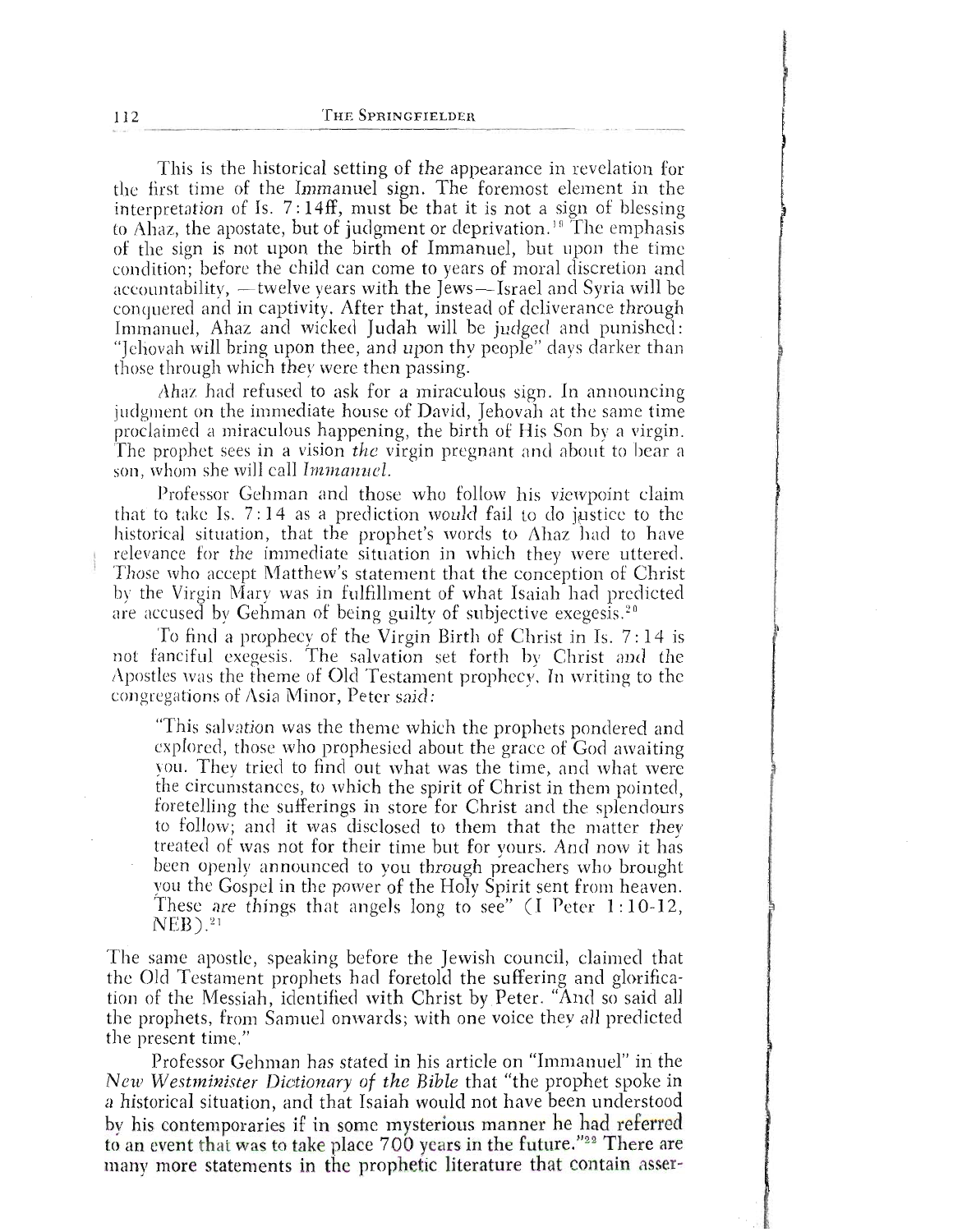$Isaiah 7:14$ 

tions about the future which were not always understood by those to whom they were addressed. That is no adequate criterion for rejecting the clear interpretation of Matthew that Isaiah had definitely foretold the unique manner of Christ's conception on the grounds that the immediate hearers needed to understand the words. Ahaz had been guilty of unbelief; his condition would make him obtuse to many statements the prophet might utter. Isaiah's prediction was understood no doubt by many future Israelites as a new prophecy.

Any correct interpretation of Isaiah 7:14 must take three points into consideration:  $(1)$  The birth must be a sign.  $(2)$  The mother of the child is one who is both unmarried and a good woman. (3) The very presence of the Child brings God to his people. "Immanuel" is a title which according to both Luther and Calvin can only be applied to one who is both God and man in one person. For these reasons the prophecy can only be found fulfilled in that Person who meets all the conditions set forth in Isaiah  $7:14$ .

## Wrong Interpretation of Isaiah 7:14.

The socalled "young woman" of Is.  $7:14$  is said to have been one of the women of Ahaz' harem or the mother of Hezekiah, but if we accept II Kings  $16:2$ ;  $18:2$  as historical statements, immediately a difficulty arises in making the year c. 734 the year of Hezekiah's birth, who by that time was a number of vears old.

Another faulty interpretation is the identification of Almah with the wife of Isaiah, for she already was the mother of Shaer-Yashub, and in Is. 8:3 she is called a prophetess. This view according to Gehman must be rejected.<sup>23</sup>

Some scholars believe that Isaiah pointed to some pregnant woman, who stood nearby, but surely that would have been an indelicate act and rules out *almah* being a virgin.

Others claim that the young woman was some undefined person, and that her personality was unimportant. Immanuel, was simply the symbol of a new age that would dawn for Judah. However, in 8:18 Immanuel is addressed as a real person and in 8:10 there is a play on his name.

Still others have proposed the idea that *almah* represents the house of David, that the term is a personification of the descendants of David's line. In the prophetic literature Israel is sometimes represented as a virgin (bethulah) in Amos 5:2; Jer. 18:18; 31:4,21. This view it is felt by Gehman would at least connect the prophecy with a local and historical situation.

Some have also advanced the theory that Isaiah was simply announcing that within nine months a woman was going to have a child and that she would call her baby Immanuel as an act of faith that God would save his people from the Assyrians.

The exegetical interpretations just cited all reject Matthew's clear assertion that it had been Isaiah's intention to announce the Virgin Birth. There is an interpretation, accepted by a number of expositors, which endeavors to do justice to both the historical situa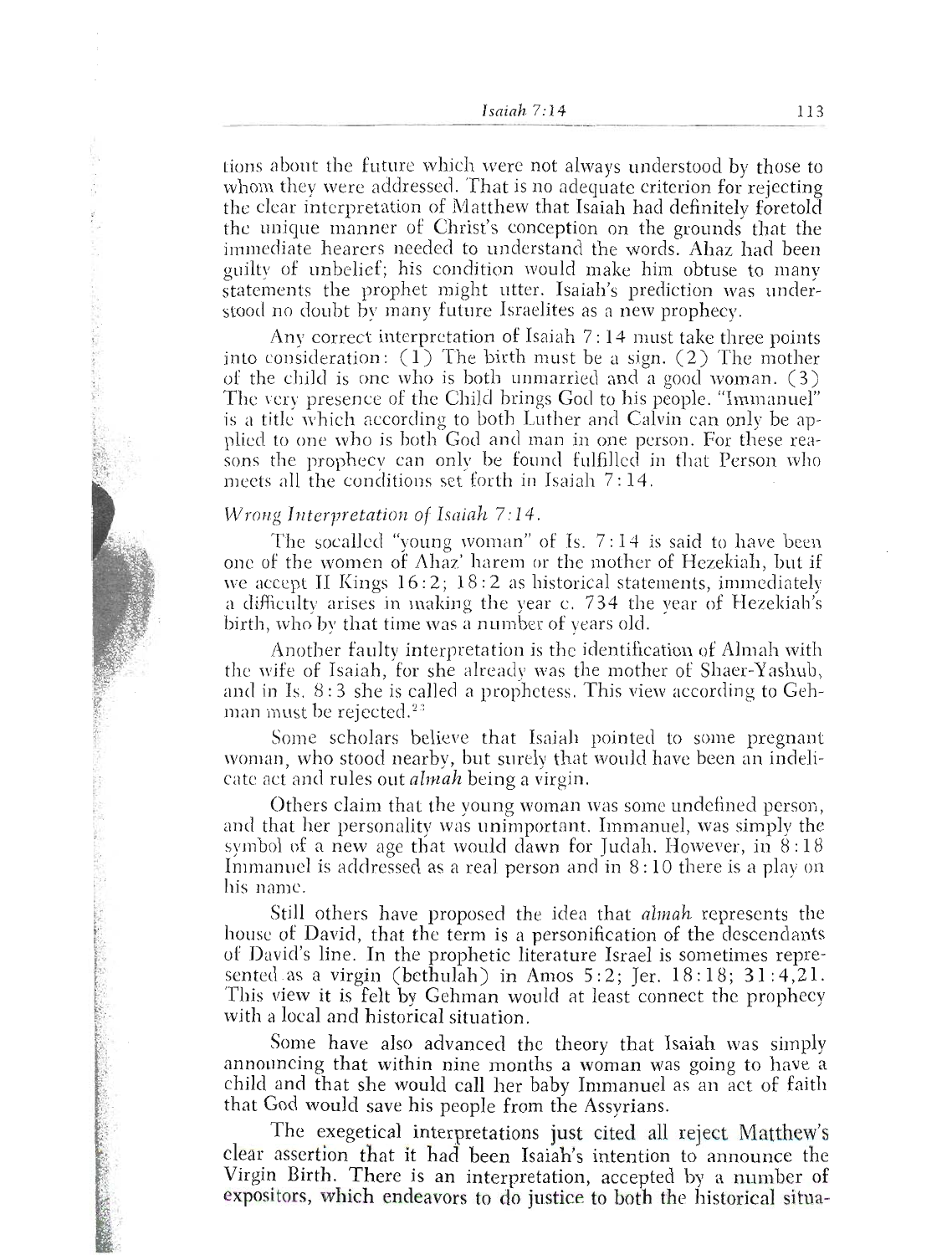tion and the fulfillment as given in Matthew 1. These expositors believe that Isaiah announced the birth of a child by a young woman who would be a sign that within a very short time the threat of Israel and Syria would come to naught and that God would deliver His people from their enemies, and that this woman was a type of the Virgin Marv.

#### The Use of Almah in the Hebrew Old Testament

The word almah occurs six times in the Old Testament. We pass by those references of the form in the plural *alamoth* as a part of certain psalm titles. Scholars do not know exactly what the meaning is of this title. In Gen. 24:43, in reference to Rebekkah, the word *almah* is used and it becomes clear in that chapter that it is synonymous with *bethulah*. The same is true of  $\sum x_i$ , 2:8, in the case of Miriam, Moses' voung sister, where Miriam is designated an *almah*. The same is true of Psalm 68:25, obviously a reference to women of honorable repute at the sanctuary. In the Song of Solomon, in 1:5 *almah* certainly does not imply a woman of questionable reputation, inasmuch as she is described as a woman to be desired. The same can also be said about the use of the term *almah* in 6:8, where the word is employed to such as stand over against both queens and concubines. Thus virginity is implied. Dr. Von Rohr Sauer in an article in the Concordia Theological Monthly, August, 1953, page 558 asserted the following about the use and meaning of  $almah$  in Isaiah  $7:14:$ (1) Almah is never used of a girl before she attains to puberty, as the etymology of the word shows. (2) Almah is never used of a girl after she has become a married woman, as the usage in the Öld<br>Testament shows. (3) This means that a girl is called an *almah* only during a very restricted period of her life, namely, from the point of her becoming mature to the point of her becoming married.  $(4)$  It is proposed that this is precisely the period in which the Hebrew girl normally possessed the characteristics of maidenhood. (5) It is further proposed that the word "maid" or "maiden" is an accurate translation of the word *almah*, which implies virginity without stressing it, as *bethulah* does.  $(6)$  It is finally proposed that this translation is supported by the probability that the sign in Is.  $7:14$  is a miraculous sign.

#### A Ugaritic Text and Almah

An interesting text has come from the Rash Shamra or Ugaritic literature, where the goddess Nikkal is described as "A virgin will give birth . . . a damsel will bear a son."24 In this passage bethulah and  $glmt$  (= Hebrew almah) are used synonymously. These two designations are used of the goddess Nikkal before her marriage to a god took place. It is of little importance that the child is to be born after the marriage; what is significant is the fact that before her wedding Nikkal is characterized by two words bilt and glmt. These two Ugaritic words are practically synonymous. At least, there was no hesitation in applying this word *btlt*; in the Ugaritic texts it is the standing designation for the virgin Anat. Glmt is never used in Rash Shamra of a married woman, and hence it was well adopted to serve as a parallel expression to *btlt*. The new evidence from Rash Shamra in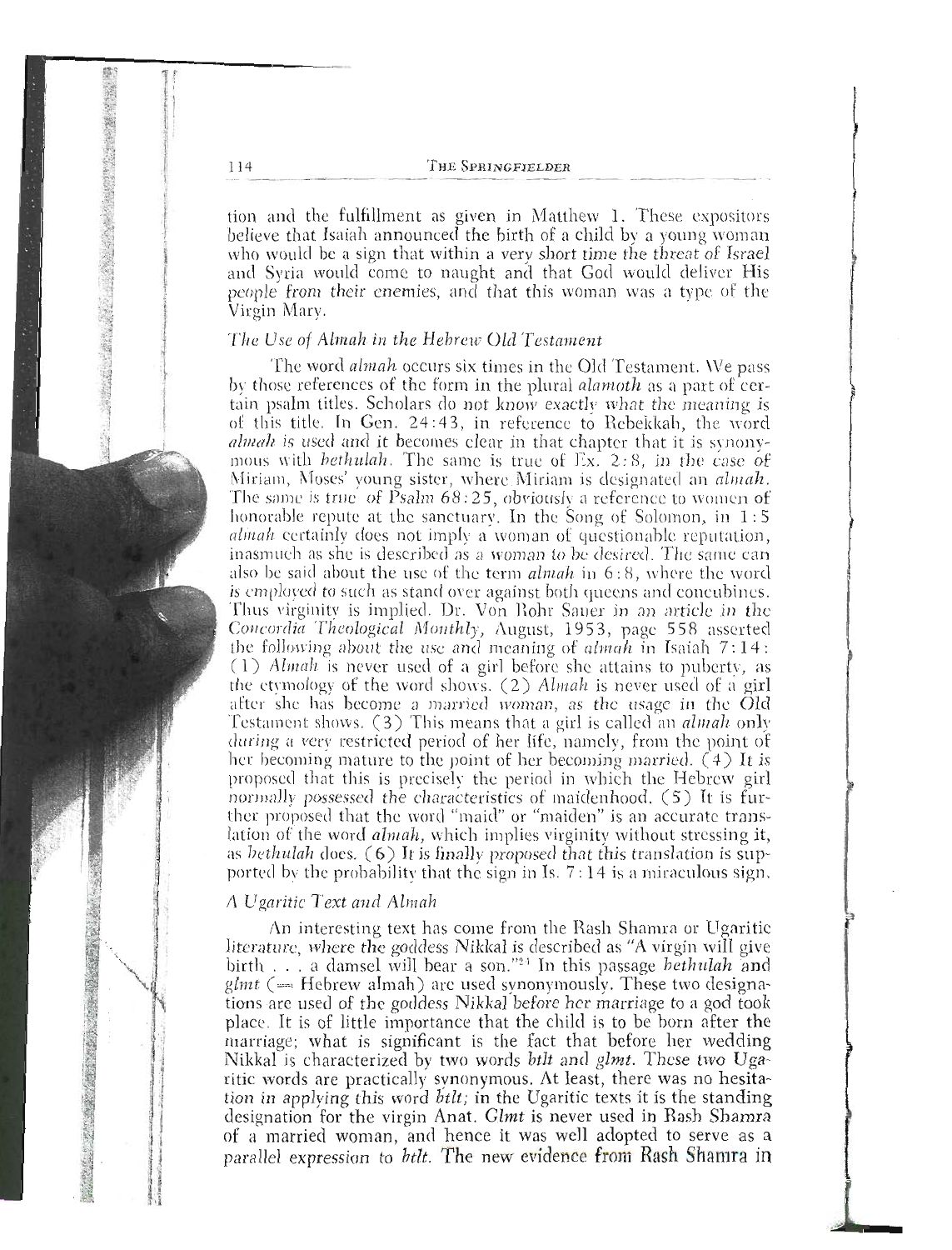no wise supports the contention that *almah* may be used of a married woman. It was the conclusion of the late Robert Dick Wison of Princeton Seminary that in extra-Biblical Semitic literature almah never meant a voung married woman.<sup>25</sup>

## Almah the Proper Noun for Designation of Virginity

Dr. Edward Young claims that of all the Hebrew words that Isaiah could use to describe the virgin birth, almah was actually the only suitable word.<sup>26</sup> Thus there were available the following words: yaldah, naharah, bethulah, ishshah, kalah and almah. Yaldah was used of a young child and thus would not be appropriate to describe a woman that had the capability of bearing a child. In Joel 4:3 the word is employed of one who is a mere child.

The word *naharah* is the ordinary word for "girl." Its usage is broad and therefore would not have been suitable in this Immanuel prophecy. Naharah may refer to both married and unmarried women. It may be used of a concubine as well as of an evil woman. Thus it was unsuitable for predicting a virgin birth.

Then there is the word bethulah which those contend should have been employed if Isaiah wanted to announce a virgin birth. In the Rash Shamra texts as has been shown the word without exception refers to an unmarried woman. This however, is not the case in Biblical Hebrew. Dr. Young has examined the usage of the word in O.T. Hebrew and claims that:

A close examination of the Biblical data reveals the fact that in Old Testament times there were two classes of women who might bear the designation *bethulah*. One of these was the young girl who may have been of marriageable age, but who was technically a virgin in that she had not known a man. The other was the *bethulah* meorasah or betrothed virgin. This distinction is made clear in a passage such as Deuteronomy 22.<sup>27</sup>

A study of Deuteronomy 22 indicates that it is a chapter designed to preserve the sanctity of the married estate. The various laws set forth in chapter 22 leave the reader with the distinction of a bethulah not engaged to a man and a bethulah meorasah, "a betrothed virgin," who is also defined as the "wife" of the man to whom she is betrothed. In Hosea 4:13,14 the word kalah, "bride" refers to a woman already married. On the other hand, Isaiah 49:18 refers most likely to a woman who is a betrothed virgin before the actual ceremony has been performed. On the strength of such writers as Epstein, Neufeld and Mace who have written on ancient Hebrew marriage customs, Young claims that "it is difficult to discern precisely what constituted the change from the status of 'betrothed virgin' to that of a married wife."28

Joel 1:8 complicates the matter further, where we read: "Lament like a virgin, girded with sackcloth over the husband of her youth." On the basis of this passage it would be proper to speak of a bethulah behulah. Such an inference is warranted in view of the fact that the virgin in Deut. 22:24 is called a wife (ishshah). The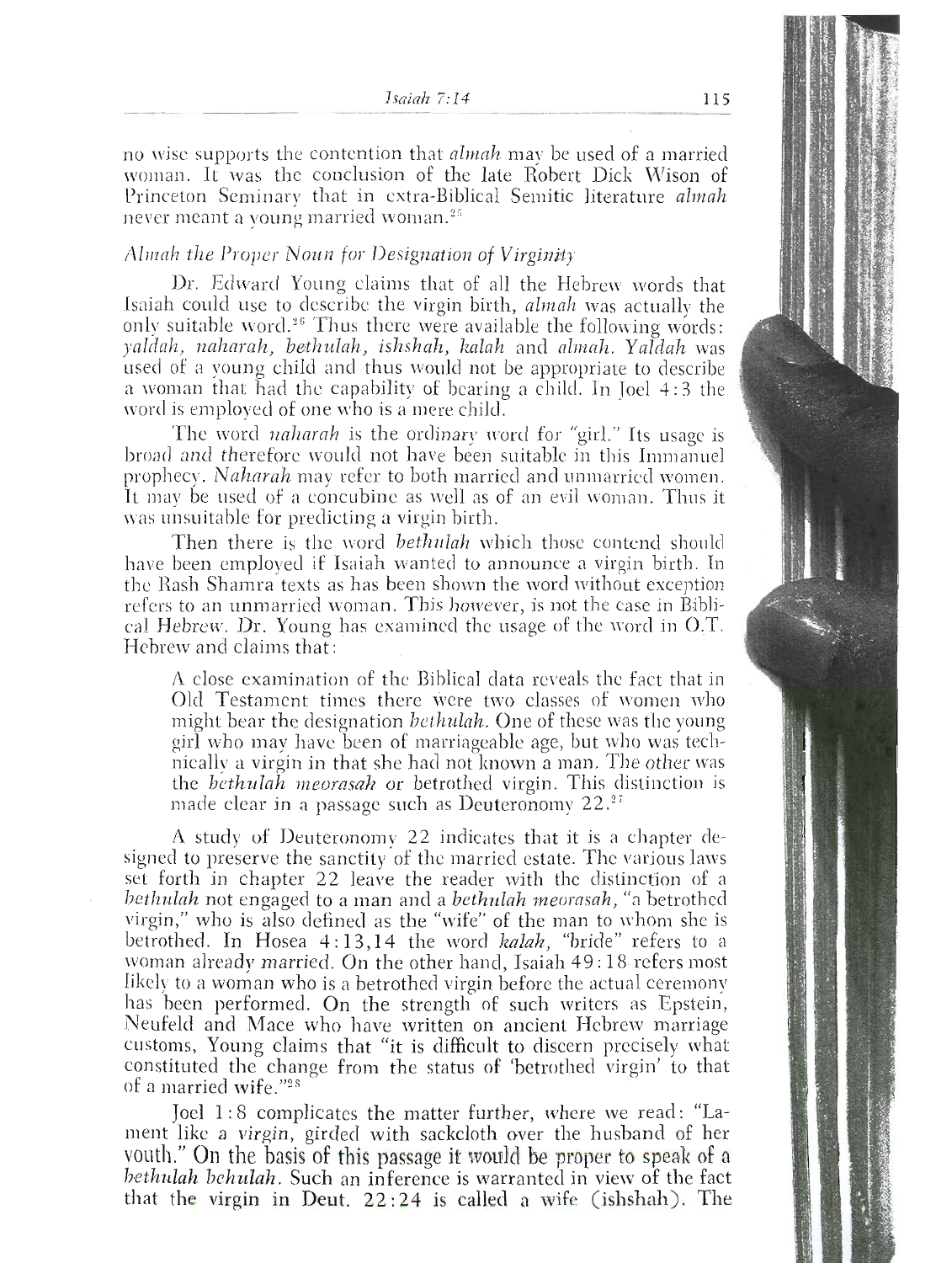language employed in these two passages would seem to imply that whatever the difference was between the state of betrothal and the actual marriage state was merely of a formal nature. That there does not appear to have been a great difference between a "betrothed virgin" and a married woman is also shown by the severe penality the law imposed upon unfaithfulness by a bethrothed virgin. According to the Mosaic law she was not merely guilty of fornication but guilty of adultery.

When the Old Testament speaks of a true virgin, it adds the qualifying phrase "who had not known a man." In Judges 21:12 this phrase is used to indicate that the girls (nahrah) were truly virgins and not betrothed. Otherwise this language would be unnecessary if the word bethulah without exception meant "virgin." Rebekkah is described as a *bethulah*, as a woman whom no man had known. (Gen. 24:16). This qualifying phrase "neither had any man known her" would seem to indicate that Rebekkah was not a betrothed virgin. This phrase removes any doubt about her virginity which is not implied by the mere use of the word bethulah.

In view of the uncertainty connected with *bethulah* it becomes clear why Isaiah employs almah, which implies an unmarried woman of marriageable age, who has never had sexual relations. Probably the best translation for *almah* is the English "damsel" or "maiden." While Scott,<sup>29</sup> Leslie<sup>30</sup> and others claim that *almah* designates a married woman, one wishes that they would furnish philological evidence for this assertion. The O.T. philological evidence does not support this rendering.<sup>31</sup>

In discussing the meaning of Isaiah  $7:14$  it should also be remembered that the name *Immanuel* occurs three times in chapters 7-11, and for this reason this section of Isaiah has been called the "Immanuel book." The second Immanuel passage we have in chapter 9:1-9. In this passage the prophet announces that Immanuel's ministry will be in Galilee. Matthew states that this prophecy was fulfilled in the preaching in Galillee, during the first year of His public ministry.

Isaiah ascribes to Immanuel the following titles: Wonderful Counsellor, Might God, Everlasting Father, Prince of Peace. Of the increase of his government and of peace there shall be no end, upon the throne of David, and upon his kingdom, to establish it, and to uphold it with justice and with righteousness from henceforth even forever." The titles given here surely could not be assigned to any human king. Nor would the nature of Immanuel's reign be possible for any human Israelite king.

In this passage there are also the distinctive features of the Davidic covenant; he shall sit on David's throne, his kingdom is everlasting; and he is God's son, as Jehovah had promised.

In Isaiah 11:1-9, the third Immanuel passage, new features appear in Isaiah's picture of the Messiah. He is to be the house of Jesse; the Spirit is poured out upon him abundantly; righteousness and justice are the foundations and strength of his reign; and peace will fill the earth.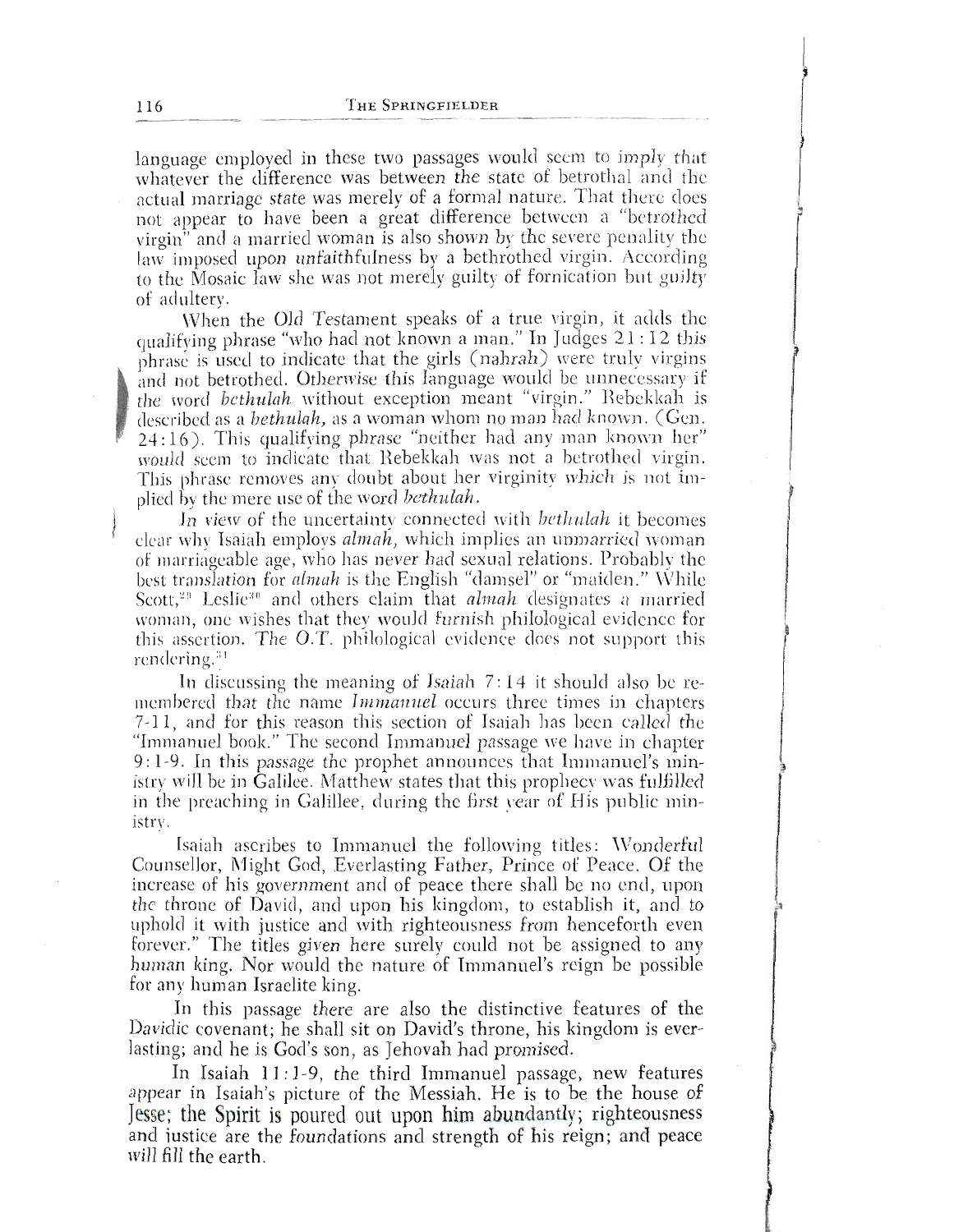Isaiah  $7:14$ 

In chapters 7, 8, and 10 the prophet has predicted the desolation of Judah which the Assyrian will effect. Before the mighty Assyrian, the houses of Israel and Judah have fallen as trees of the forest before the axes of the woodmen. Only the bare stumps remain to accentuate the desolation. Then begins the message of hope in the eleventh chapter; one of these stumps has life in it, and will put forth again, for there shall come forth a shoot from the stump of Jesse.

This coming King "shall not judge after the sight of his eves. neither decide after the hearing of his ears." Righteousness is declared to be the strength of his reign by the figure of girded loins or waist. Finally, his reign of righteousness will heal the wounds of the world and establish everlasting peace.

#### **FOOTNOTES**

- 1. The New English Bible with Apocrypha (New York: The Oxford University Press, Cambridge University Press, 1970), p. 817.
- 2. The Holy Bible Containing the Old and New Testaments. Revised Standard Version. (New York: Thomas Nelson & Sons, 1952), p. 534.
- 3. The Bible, An American Translation (Chicago: The University of Chicago Press, 1931), p. 1145.
- 4. The Holy Scriptures According to the Massoretic Text. A New Trans*lation.* (Philadelphia: The Jewish Publication Society of America, 1917), p. 487.
- 5. James Moffatt, A New Translation Containing the Old and New Testa-<br>ments (New York and London: Harper & Brothers, 1935), p. 755.
- Alfred Rahlfs, Septuaginta. Libri poetici et propheticie (Stuttgart: Privilegierte Wurttenbergische Bibelanstalt, 1950), II, p. 575. 6.
- 7. The Holy Bible from Ancient Near Eastern Manuscripts. Containing the Old and New Testaments. Translated from the Peshitta, The Authorized Bible of the Church of the East (Philadelphia: A. J. Holman Company, 1957), p. 705.
- 8. Biblia Sacra. Juxta Vulgatam Clementinam (Roma, Tournai, Paris: Typis Societatis S. Joannis Evang., Desclee et Socii, 1956), p. 856.
- 9. Die Bibel oder die ganze Heilige Schrift des Alten und Neuen Testaments, 501 Auflage (Halle a.d.s.: Druck und Verlag der V. Cansteinischen<br>Bible Anstalt, 1922), p. 675.
- 10. The Holy Bible Containing the Old and New Testaments. Translated Out of the Original Tongues (Oxford: At the University Press, 1892), p. 508.
- 11. The Oxford Historical Dictionary (Oxford: At the University Press, 1933), XII, pp. 230-231.
- 12. The American Catholic Edition. The Holy Bible (New York: Benzinger Brothers Inc., 1958), p. 709. This version contains the Rheims-Douay translation of Isaiah.
- 13. The Jerusalem Bible (New York: Doubleday & Company, Inc., 1966), pp. 1153-1154.
- 14. Knox. The Holy Bible. A Translation from the Latin Vulgate in the Light of Hebrew and Greek Originals (New York: Sheed & Ward, Inc., 1956), p. 634.
- 15. The New American Bible. Sponsored by the Bishops Committee of the Confraternity of Christian Doctrine (New York and Cleveland: The World Publishing Company, 1970), p. 621.
- 16. Holy Bible. The New Berkeley Version in Modern English. Gerrit Verkuyl, Editor-in-Chief (Grand Rapids: Zondervan Publishing Company,  $1969$ , p. 691.
- 17. Edward J. Young. The Book of Isaiah. (Grand Rapids: Wm. B. Eerdmans Publishing Company, 1969), I, p. 278.